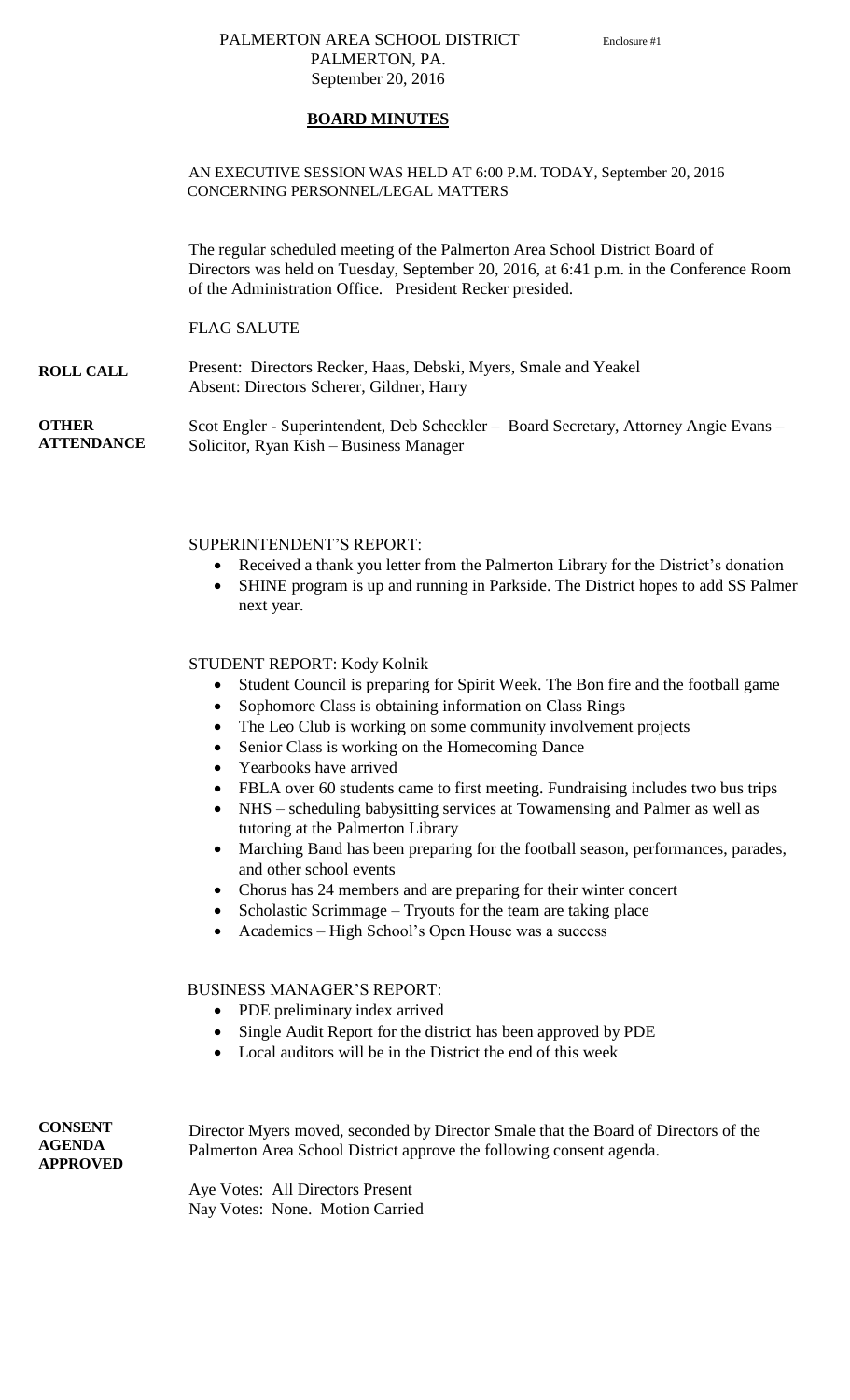# **Consent Agenda**

| <b>MINUTES</b>                           | Approve the minutes from the August 16, 2016 meeting.<br>(attachments on file)                                                                                                  |                                                                  |                                                                        |
|------------------------------------------|---------------------------------------------------------------------------------------------------------------------------------------------------------------------------------|------------------------------------------------------------------|------------------------------------------------------------------------|
| <b>FINANCIAL</b>                         | Approve the financial reports listed below:                                                                                                                                     |                                                                  |                                                                        |
| <b>REPORTS</b>                           | TREASURER'S REPORTS. (attachment on file)<br>$\bullet$                                                                                                                          |                                                                  |                                                                        |
|                                          | ACCOUNTS PAYABLE. (attachment on file)<br>٠                                                                                                                                     |                                                                  |                                                                        |
|                                          | GRANTS. (attachment on file)<br>٠                                                                                                                                               |                                                                  |                                                                        |
|                                          | Approve the establishment of a scholarship account funded by Blue Ridge Communications                                                                                          |                                                                  |                                                                        |
| <b>SCHOLARSHIP</b>                       | TV-13 in memory of Robert Mlkvy, who was an outstanding basketball player, student and<br>sports commentator for TV-13.                                                         |                                                                  |                                                                        |
|                                          |                                                                                                                                                                                 |                                                                  |                                                                        |
| <b>LICENSE</b>                           | Approve the License Performance and Production Contract with Music Theatre International<br>for the stage performance "Little Shop of Horrors" by the Drama Club in April 2017. |                                                                  |                                                                        |
| <b>AGREEMENT</b>                         | Approve letter of Agreement between CSM Medical Care Corporation and PASD for<br>generator costs for the Dental Van for the 2016-2017 school year.                              |                                                                  |                                                                        |
|                                          |                                                                                                                                                                                 |                                                                  |                                                                        |
| <b>SUBSTITUTES</b>                       | Approve the following Substitutes:                                                                                                                                              |                                                                  |                                                                        |
|                                          | Sally Krawchuck                                                                                                                                                                 | <b>Substitute Secretary</b>                                      |                                                                        |
|                                          | Phillip Otto                                                                                                                                                                    | <b>Guest Teacher</b>                                             |                                                                        |
| <b>CO-CURRICULAR</b><br><b>POSITIONS</b> | Approve the following Co-curricular positions for the 2016-2017 school year:                                                                                                    |                                                                  |                                                                        |
|                                          | Denise L.Strohl                                                                                                                                                                 | Volunteer Ski Club Advisor                                       |                                                                        |
|                                          | <b>Brad Landis</b><br>Joe Russo                                                                                                                                                 | Volunteer Ski Club Advisor<br>Assistant Girl's Basketball Coach  | Salary pending negotiations                                            |
|                                          | Tammy Muniz                                                                                                                                                                     | Assistant Girl's Basketball Coach                                | Salary pending negotiations                                            |
|                                          | Adrianne Allen                                                                                                                                                                  | <b>Volunteer Swim Coach</b>                                      |                                                                        |
|                                          | Remove the following from the substitute list as per their requests:                                                                                                            |                                                                  |                                                                        |
| <b>REMOVE</b><br><b>SUBSTITUTES</b>      |                                                                                                                                                                                 | <b>Substitute Teacher</b>                                        |                                                                        |
|                                          | Angelia Eibach<br>Sydney Schafer                                                                                                                                                | <b>Substitute Teacher</b>                                        |                                                                        |
|                                          | Kara Kern                                                                                                                                                                       | <b>Substitute Teacher</b>                                        |                                                                        |
|                                          | Jena Smith<br>Kathryn Edgar                                                                                                                                                     | <b>Substitute Teacher</b><br>Substitute Instructional Aide       |                                                                        |
|                                          | Jessica Ferdinand                                                                                                                                                               | <b>Substitute Teacher</b>                                        |                                                                        |
|                                          |                                                                                                                                                                                 |                                                                  |                                                                        |
| <b>CO-CURRICULAR</b>                     | Approve the following Co-curricular change for the 2016-2017 school year:                                                                                                       |                                                                  |                                                                        |
| <b>CHANGES</b>                           | ChristineDeLong                                                                                                                                                                 | <b>Student Council Advisor</b>                                   | $\frac{1}{2}$ stipend, pending negotiations                            |
|                                          | <b>Briel Rhoades</b><br>Randi Freed                                                                                                                                             | <b>Student Council Advisor</b><br><b>Student Council Advisor</b> | 1/4 stipend, pending negotiations<br>1/4 stipend, pending negotiations |
| <b>SALARY CHANGE</b>                     | Approve the change of Justin Petersen from Bachelors to Bachelors+24 retroactive to hire                                                                                        |                                                                  |                                                                        |
|                                          | date.                                                                                                                                                                           |                                                                  |                                                                        |
| <b>RESIGNATION</b>                       | Accept the resignation of Karen Miata from her Instructional Aide position, effective<br>September 7, 2016.                                                                     |                                                                  |                                                                        |
| <b>TUITION RE-</b>                       |                                                                                                                                                                                 |                                                                  |                                                                        |
| <b>IMBURSEMENT</b>                       | Approve the attached tuition reimbursement                                                                                                                                      |                                                                  |                                                                        |